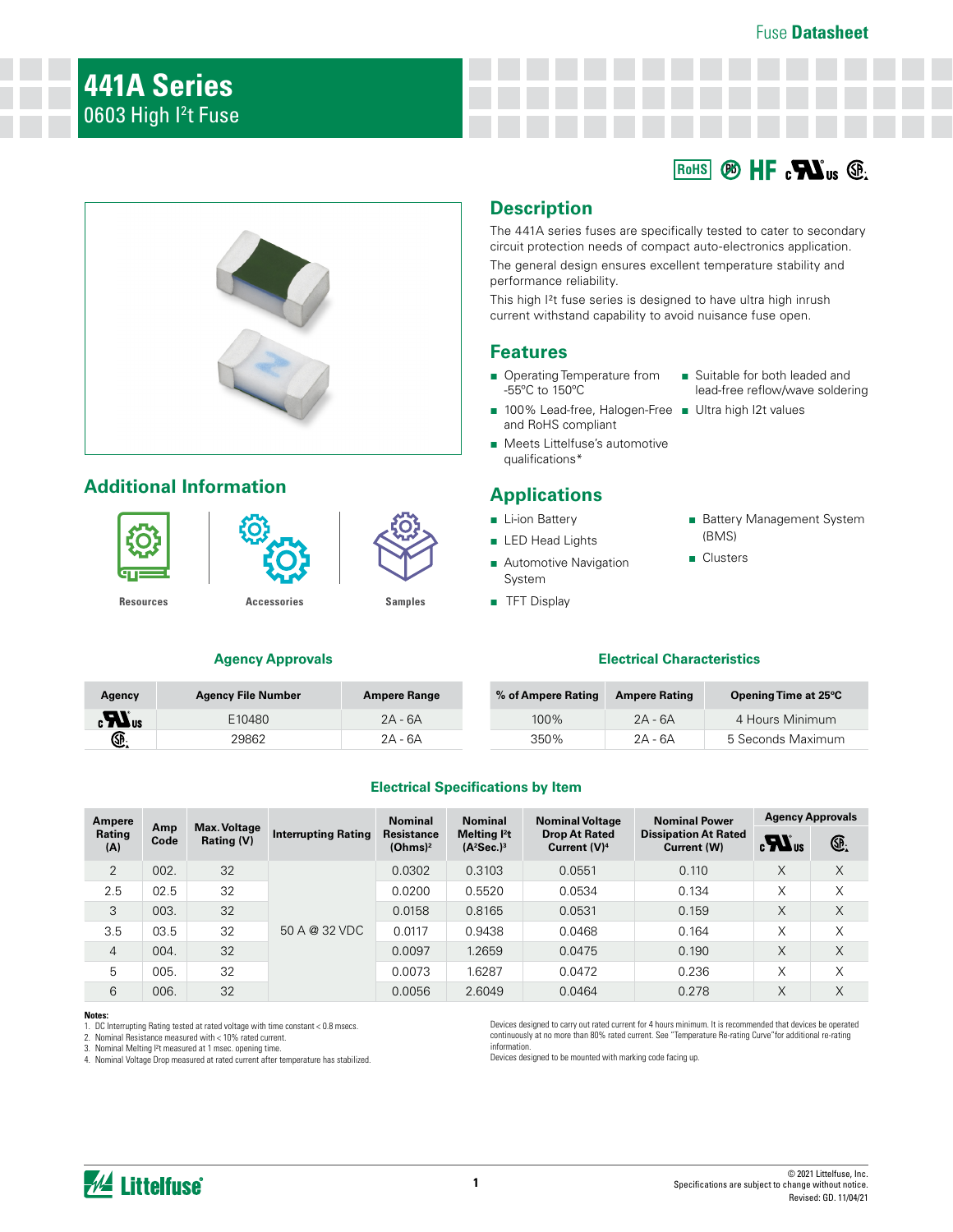### Fuse **Datasheet**



## **Temperature Re-rating Curve**

#### **Note:**

1. Re-rating depicted in this curve is in addition to the standard re-rating of 20% for continuous operation.

For continuous operation at 75 degrees celsius, the fuse should be rerated as follows:  $I = (0.80)(0.85)I<sub>n</sub> = (0.68)I<sub>n</sub>$ 





| <b>Reflow Condition</b>                              |                                          |                    | Pb – free assembly     |  |  |
|------------------------------------------------------|------------------------------------------|--------------------|------------------------|--|--|
|                                                      | - Temperature Min (T <sub>s(min)</sub> ) |                    | $150^{\circ}$ C        |  |  |
| <b>Pre Heat</b>                                      | - Temperature Max (T <sub>s(max)</sub> ) | $200^{\circ}$ C    |                        |  |  |
|                                                      | - Time (Min to Max) $(t_*)$              | $60 - 180$ seconds |                        |  |  |
| Average Ramp-up Rate (Liquidus Temp (T.) to<br>peak) |                                          |                    | 3°C/second max.        |  |  |
| $T_{S(max)}$ to $T_{L}$ - Ramp-up Rate               |                                          |                    | 5°C/second max.        |  |  |
| <b>Reflow</b>                                        | - Temperature (T.) (Liquidus)            |                    | $217^{\circ}$ C        |  |  |
|                                                      | - Temperature (t,)                       | $60 - 150$ seconds |                        |  |  |
| Peak Temperature (T <sub>n</sub> )                   |                                          |                    | $260^{+0/5}$ °C        |  |  |
| Time within 5°C of actual peak Temperature (t)       |                                          |                    | $10 - 30$ seconds      |  |  |
| <b>Ramp-down Rate</b>                                |                                          |                    | 6°C/second max.        |  |  |
| Time 25°C to peak Temperature (T <sub>a</sub> )      |                                          |                    | 8 minutes max.         |  |  |
| Do not exceed                                        |                                          |                    | $260^{\circ}$ C        |  |  |
| <b>Wave Soldering</b>                                |                                          |                    | 260°C, 10 seconds max. |  |  |
|                                                      |                                          |                    |                        |  |  |

### **Soldering Parameters**



*M* Littelfuse®